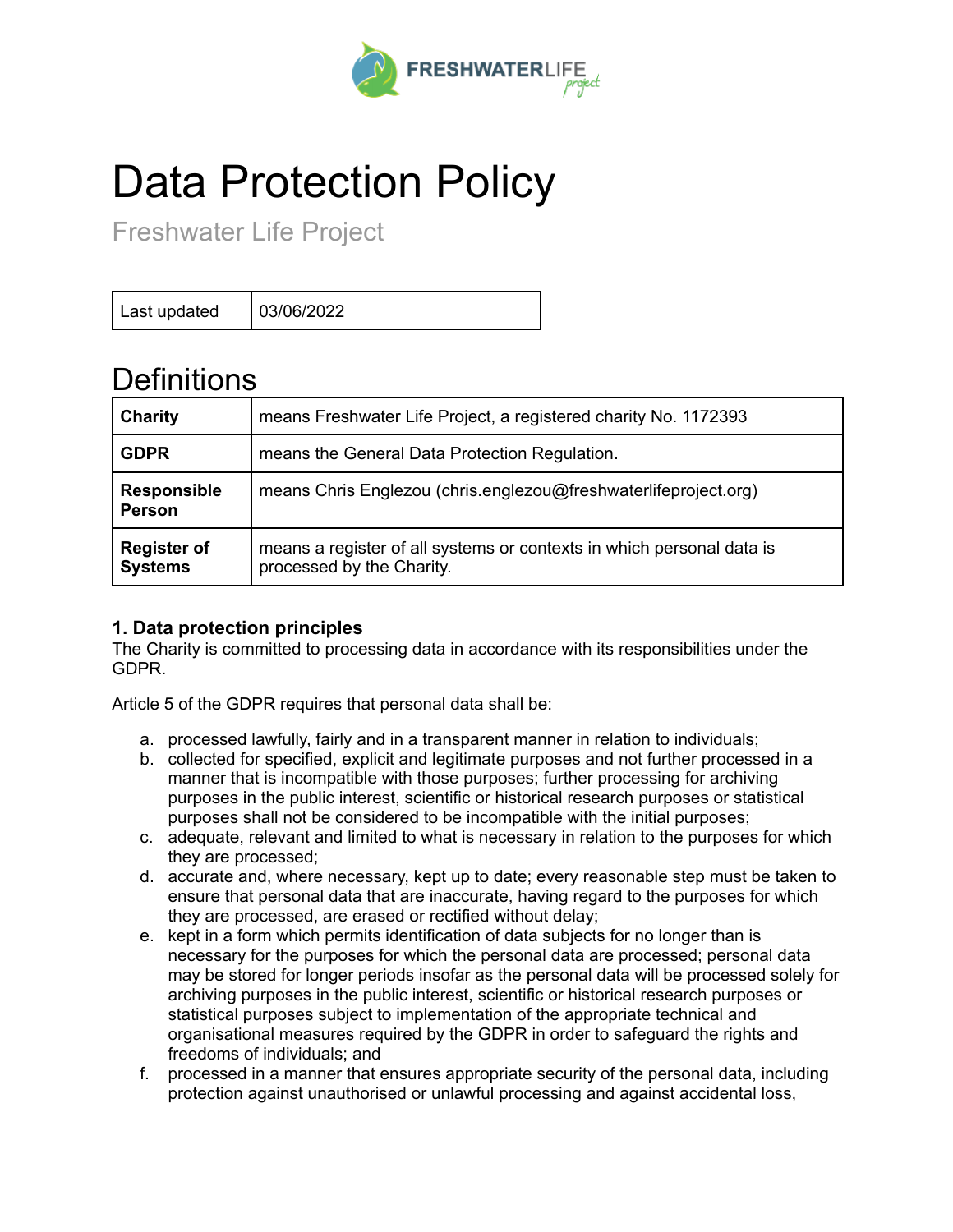

destruction or damage, using appropriate technical or organisational measures."

#### **2. General provisions**

- a. This policy applies to all personal data processed by the Charity.
- b. The Responsible Person shall take responsibility for the Charity's ongoing compliance with this policy.
- c. This policy shall be reviewed at least annually.
- d. The Charity shall register with the Information Commissioner's Office as an organisation that processes personal data.

#### **3. Lawful, fair and transparent processing**

- a. To ensure its processing of data is lawful, fair and transparent, the Charity shall maintain a Register of Systems.
- b. The Register of Systems shall be reviewed at least annually.
- c. Individuals have the right to access their personal data and any such requests made to the charity shall be dealt with in a timely manner.

#### **4. Lawful purposes**

- a. All data processed by the charity must be done on one of the following lawful bases: consent, contract, legal obligation, vital interests, public task or legitimate interests ([see](https://ico.org.uk/for-organisations/guide-to-the-general-data-protection-regulation-gdpr/lawful-basis-for-processing/) ICO guidance for more [information\)](https://ico.org.uk/for-organisations/guide-to-the-general-data-protection-regulation-gdpr/lawful-basis-for-processing/).
- b. The Charity shall note the appropriate lawful basis in the Register of Systems.
- c. Where consent is relied upon as a lawful basis for processing data, evidence of opt-in consent shall be kept with the personal data.
- d. Where communications are sent to individuals based on their consent, the option for the individual to revoke their consent should be clearly available and systems should be in place to ensure such revocation is reflected accurately in the Charity's systems.

#### **5. Data minimisation**

- a. The Charity shall ensure that personal data are adequate, relevant and limited to what is necessary in relation to the purposes for which they are processed.
- b. [Add considerations relevant to the Charity's particular systems]

#### **6. Accuracy**

- a. The Charity shall take reasonable steps to ensure personal data is accurate.
- b. Where necessary for the lawful basis on which data is processed, steps shall be put in place to ensure that personal data is kept up to date.
- c. [Add considerations relevant to the Charity's particular systems]

#### **7. Archiving / removal**

- a. To ensure that personal data is kept for no longer than necessary, the Charity shall put in place an archiving policy for each area in which personal data is processed and review this process annually.
- b. The archiving policy shall consider what data should/must be retained, for how long, and why.